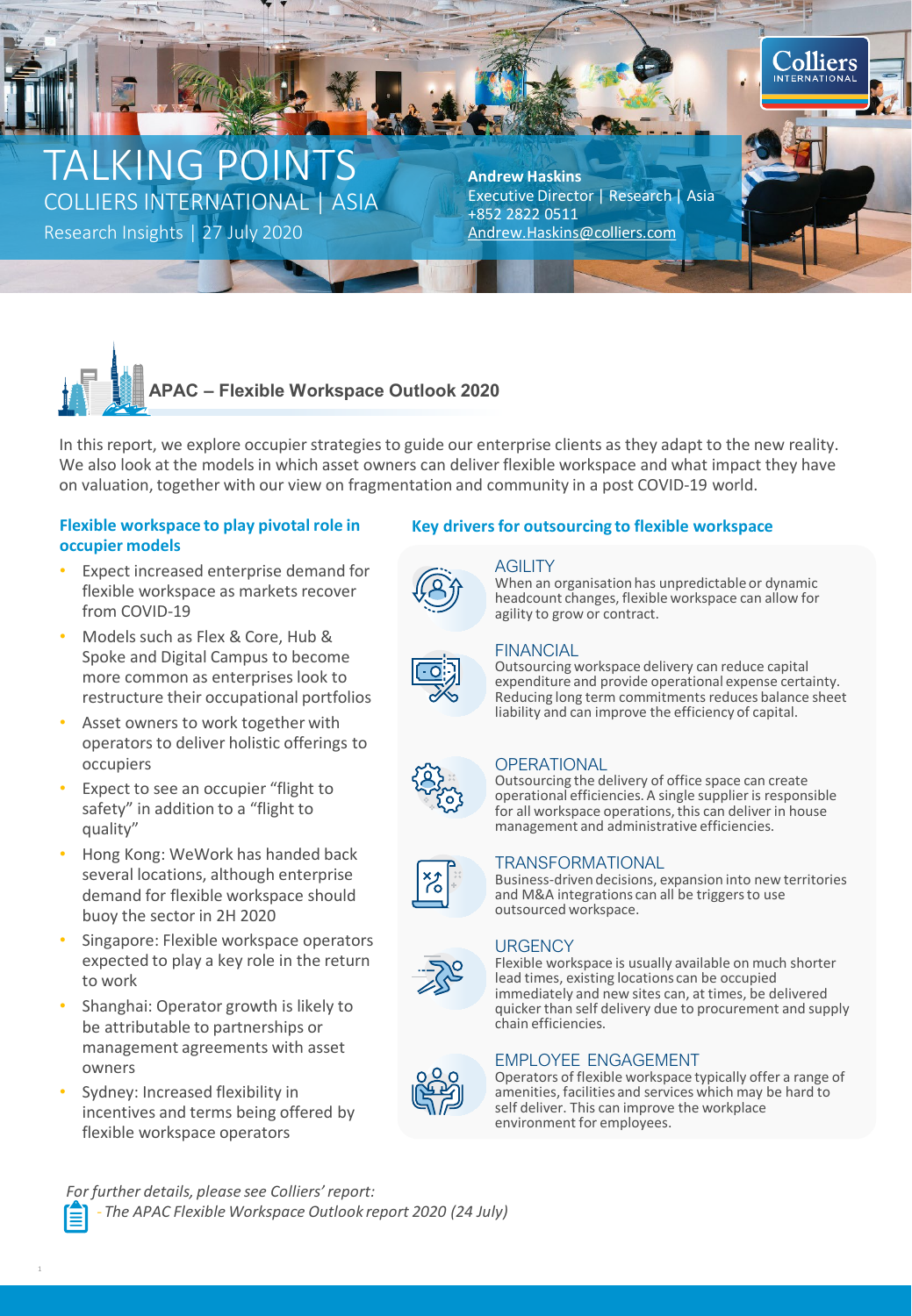

### **Insights**

Occupiers downsized to respond to the COVID-19 impact, causing negative net absorption in Q2. Together with new supply, the vacancy rate rose to 5.1%. However, the rent continued to increase in Q2.

Looking forward to H2 2020, we expect lease renewals to be the main driver with moderate rental growth.

### **Recommendations**

We recommend landlords offer flexible rental terms to maintain high occupancy levels and good relationships with occupiers.

The pandemic is a health-check for firms' hardware, tech, workspace and productivity. We suggest occupiers review workspace design and adopt new technologies and more flexible working arrangements. We think flexible workspace would be a prominent feature for tenants.

# **Three main drivers for leasing activities in H1 2020**



Source: Colliers International. <sup>1</sup>Oxford Economics, June 17 2019.

#### **Vacancy rate and rents (NTD per ping per month), 2008-2024**



Source: Colliers International.

*For further details, please see Colliers' report:* - *Taipei office Q2 2020 – Opportunities for tenants to secure moderate rental growth (23 Jul)*



**Australia - H1 2020 Office Demand Index**

#### **Highlights**

- Colliers' National Office Demand Index (ODI) records the change in enquiry over each quarter. As the first half of 2020 saw the emergence of Covid-19, we fully expected to see a decline in enquiries due to businesses holding off on any commercial property requirements.
- In Q1 2020 we recorded almost 817,000 sq metres of office enquiry, which is the most amount of enquiry we have actually ever recorded according to the ODI data which trends back to 2009; in fact, it was 16% up on the amount of enquiry recorded in Q1 2019..
- When we isolate Q2 2020 data we recorded over 572,000 sq metres of office space enquiry. This period being April, May and June incorporated the Stage 3 national lockdown, as well as the reopening in most states. This has clearly had a major impact on enquiry for office space. However, businesses were still enquiring for small amounts of space of under 3,000 sq metres at levels more or less equal to Q1 2020. Ultimately, we have seen the larger requirements enquire in Q1 and smaller businesses continue to enquire in Q2.
- Overall in H1 2020 we recorded a total of 1,616 enquiries for 1.410 million sq metres of office space compared to H1 2019 where we recorded 1,750 for 1.397 million sq metres. Despite the market conditions enquiry numbers are quite stable and up on the prior year.

*For further details, please see Colliers' report:* - *The office demand index H1 2020 (23 Jul)*